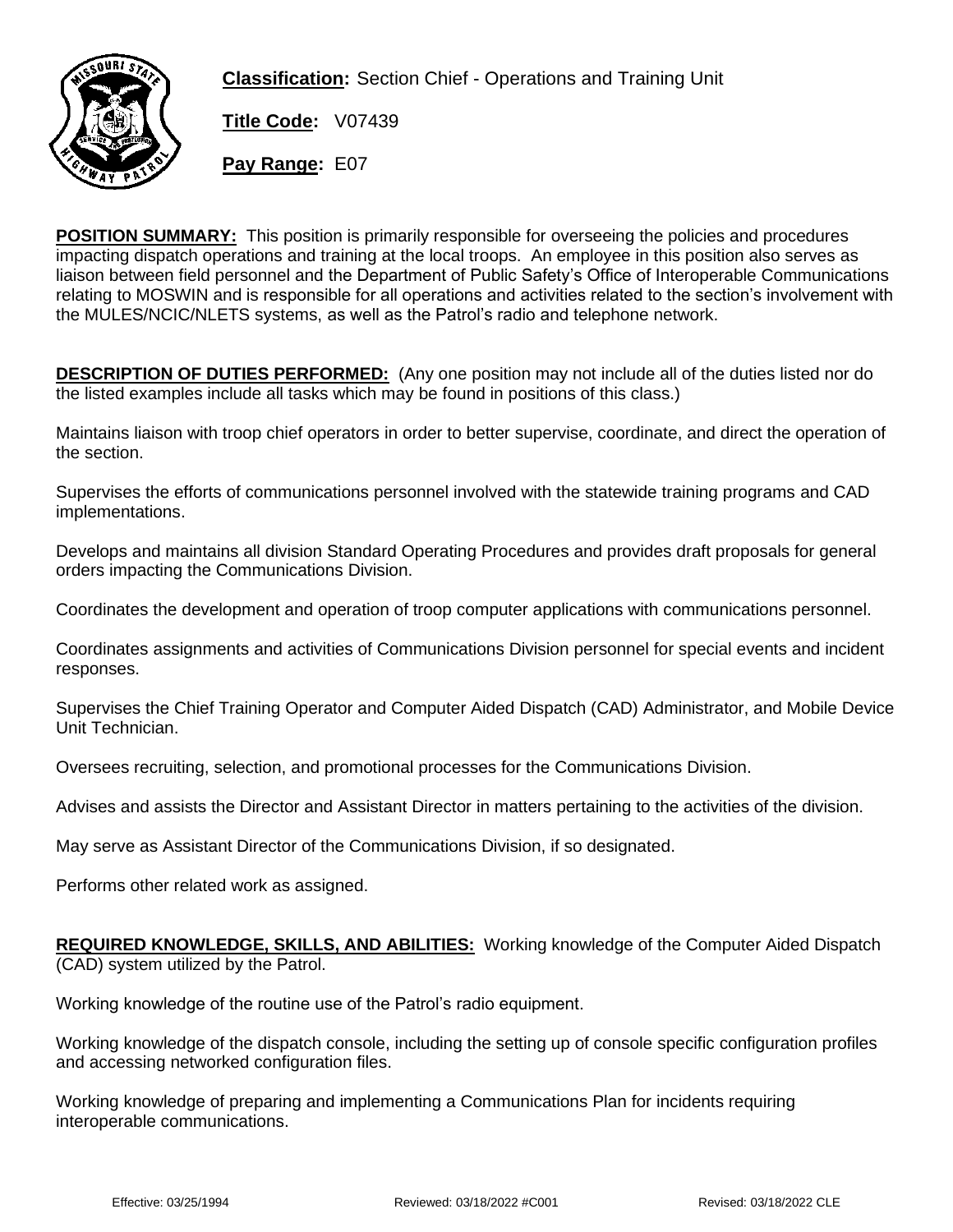## **Classification:** Section Chief - Operations and Training Unit **Page 2** Page 2

Working knowledge of the telecommunications systems, both primary and back-up, used by the Patrol for normal operations troop operations.

Working knowledge on the use and administration of mobile devices used by the Patrol.

Working knowledge of the policies and procedures of the Operations and Training Section, User Support Section, and Infrastructure Support Section of the Information and Communications Technology Division and how they cooperatively support the general responsibilities of the division.

Working knowledge of the Patrol's purchasing procedures and guidelines.

Working knowledge of the strategic planning process.

Knowledge of the basic principles and techniques of supervision.

Possess successful time management techniques and organizational skills.

Ability to serve as the Missouri Uniform Law Enforcement System (MULES) Terminal Agency Coordinator (TAC) for the Communications Division.

Ability to respond quickly and effectively in critical situations.

Ability to train and assist others in complex technical functions.

Ability to perform job-related travel, as requested.

Ability to gather, assemble, correlate, and analyze facts to be incorporated into reports.

Ability to work closely with others in a cooperative team effort and display leadership abilities, as necessary.

Ability to make decisions in accordance with laws, policies, procedures, regulations and apply these to work problems.

Ability to respond at any time and work long hours without taking a break, possibly in inclement and hazardous weather conditions.

Ability to work with highly sensitive information and in confidential and sensitive areas (e.g. troop evidence rooms, crime laboratories, explosive materials areas, etc.) in a confidential and professional manner.

Ability to handle restricted and confidential information in a professional manner and maintain the information as such.

Ability to communicate in English clearly and concisely, both orally and in writing.

Ability to establish and maintain harmonious working relations with others.

Ability to work with material that may be of a sexual nature relating to criminal activity (e.g., written material, photographs, and/or verbal language, etc.).

Ability to work hours as assigned.